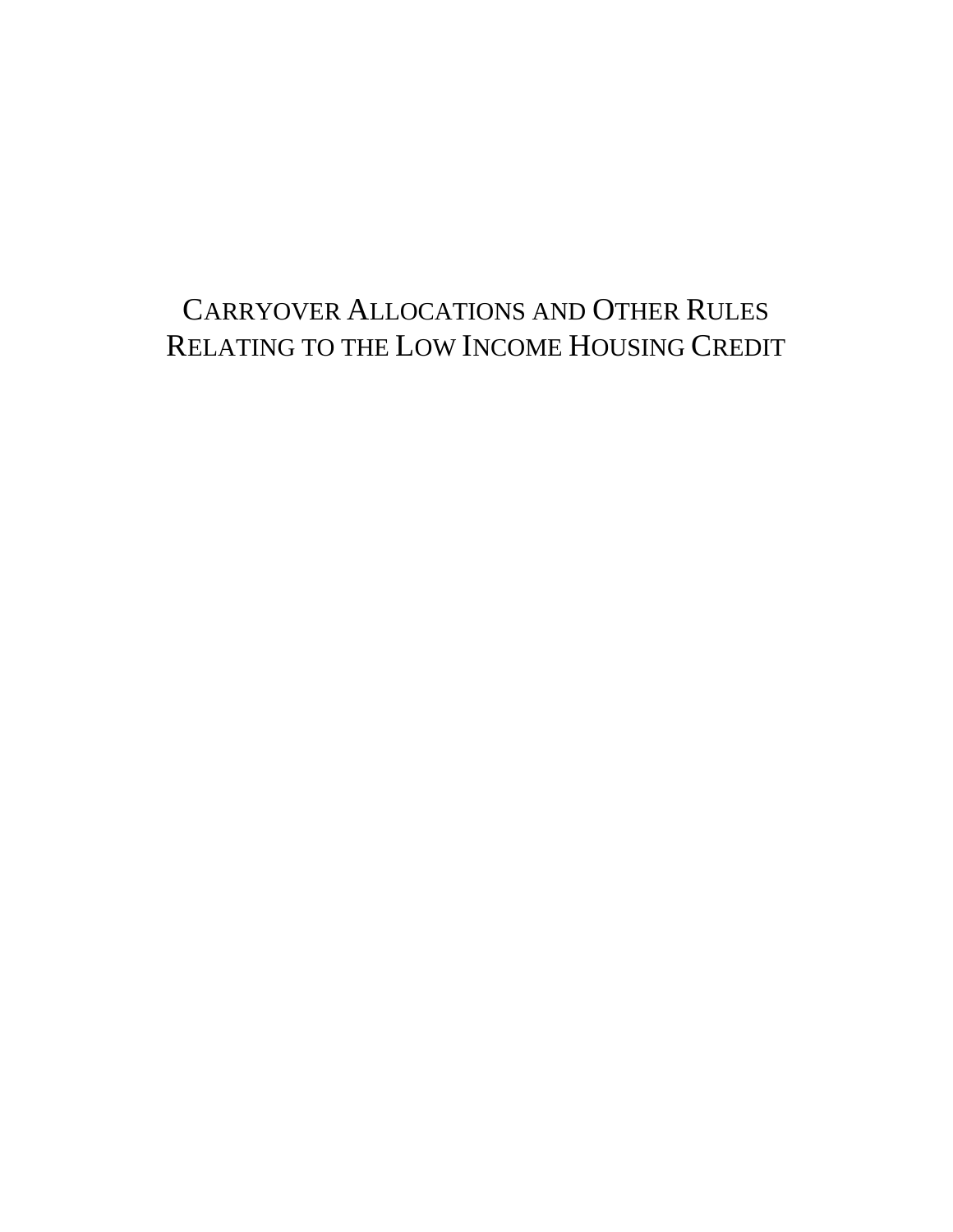# Federal Register: March 3, 1994 Federal Register / Vol. 59, No. 42 / Thursday, March 3, 1994 / Rules and Regulations

DEPARTMENT OF THE TREASURY 26 CFR Parts 1 and 602

[TD 8520] RIN 1545-AR15

# **Carryover Allocations and Other Rules Relating to the Low-Income Housing Credit**

AGENCY: Internal Revenue Service (IRS), Treasury.

#### ACTION: Final regulations.

----------------------------------------- SUMMARY: This document contains final regulations concerning the lowincome housing credit under section 42 of the Internal Revenue Code. The regulations provide guidance with respect to: Eligibility for a carryover allocation; procedures for electing an appropriate percentage month; the general public use requirement; utility allowances to be used in determining gross rent; and the inclusion of the cost of certain services in gross rent. The regulations incorporate and expand upon the guidance provided by Notice 89-1, 1989-1 C.B. 620, and Notice 89-6, 1989-1 C.B. 625. This information will assist State and local housing credit agencies and taxpayers in complying with the requirements of section 42. The regulations affect taxpayers that apply for or claim the low-income housing tax credit and State and local housing credit agencies.

DATES: These regulations are effective May 2, 1994.

 For dates of applicability of these regulations, see Sec. 1.42-12.

# FOR FURTHER INFORMATION

CONTACT: Christopher J. Wilson (202) 622-3040 (not a toll-free call).

# SUPPLEMENTARY INFORMATION:

#### **Paperwork Reduction Act**

 The collections of information contained in this final regulation have been reviewed and approved by the Office of Management and Budget in accordance with the requirements of the Paperwork Reduction Act (44 U.S.C. 3504(h)) under control number 1545- 1102. The estimated annual burden per

State or local government

respondent/recordkeeper varies from 18.60 hours to 51.63 hours, with an estimated average of 39.61 hours. The estimated annual burden for all other respondent/recordkeepers varies from 1.90 hours to 6.20 hours, with an estimated average of 4.50 hours.

 Comments concerning the accuracy of this burden estimate and suggestions for reducing this burden should be sent to the Internal Revenue Service, Attn: IRS Reports Clearance Officer, PC:FP, Washington, DC 20224, and to the Office of Management and Budget, Attn: Desk Officer for the Department of the Treasury, Office of Information and Regulatory Affairs, Washington, DC 20503.

## **Background**

 On December 29, 1992, the IRS published a notice of proposed rulemaking in the Federal Register (57 FR 61852) proposing amendments to the Income Tax Regulations (26 CFR part 1) under section 42 of the Internal Revenue Code of 1986, as amended. These amendments provide guidance on several requirements of the low-income housing tax credit and incorporate and expand upon the guidance provided by Notices 89-1 and 89-6.

 Written comments responding to the notice of proposed rulemaking were received. A public hearing was scheduled for February 16, 1993, pursuant to a notice of public hearing published simultaneously with the notice of proposed rulemaking. However, the IRS received no requests to speak at the public hearing by the designated date. On February 8, 1993, the IRS published a notice (58 FR 7497) canceling the public hearing on the proposed regulations. After consideration of the comments received, the proposed regulations are adopted as revised by this Treasury decision.

#### **Explanation of Provisions**

*Carryover Allocations* 

 Section 42 provides for a low-income housing credit that may be claimed as part of the general business credit under section 38. In general, the credit is allowable only to the extent that the owner of a qualified low-income building receives a housing credit

allocation from a State or local housing credit agency (Agency).

Under section  $42(h)(1)(E)$ , an allocation may be made to a qualified building that has not yet been placed in service, provided the building is placed in service not later than the close of the second calendar year following the calendar year of the allocation (a carryover allocation). Section  $42(h)(1)(E)(ii)$  defines a qualified building as any building that is part of a project if the taxpayer's basis in the project (as of the close of the calendar year of the allocation) is more than 10 percent of the taxpayer's reasonably expected basis in the project (as of the close of the second calendar year following the calendar year of the allocation). For these purposes, the taxpayer's basis equals the taxpayer's basis in land and depreciable property. See 2 H.R. Conf. Rep. No. 1104, 100th Cong., 2d Sess. II-82 (1988), 1988-3 C.B. 572. A carryover allocation may also be made to a multiple-building project under section  $42(h)(1)(F)$ .

 Commentators requested clarification on when a carryover allocation is treated as if it had never been made. The final regulations clarify that only a failure to satisfy a requirement of section  $42(h)(1)$  (E) or (F) that must be satisfied by the close of the calendar year of allocation will cause a carryover allocation to be treated as if it had not been made.

 The proposed regulations provide that a taxpayer does not have carryoverallocation basis in a project unless, by the close of the calendar year of allocation, the taxpayer is the owner, for federal income tax purposes, of land or depreciable real property expected to be part of the project. The final regulations do not explicitly contain this requirement. After further consideration, the IRS believes that satisfaction of the requirements of Sec. 1.42-6 is sufficient to ensure that a taxpayer intends to complete a qualified low-income housing project. For example, if a taxpayer has basis in land or depreciable property that is reasonably expected to be part of a project and the requirements of Sec. 1.42-6 are otherwise satisfied, the taxpayer has carryover-allocation basis with respect to the land or depreciable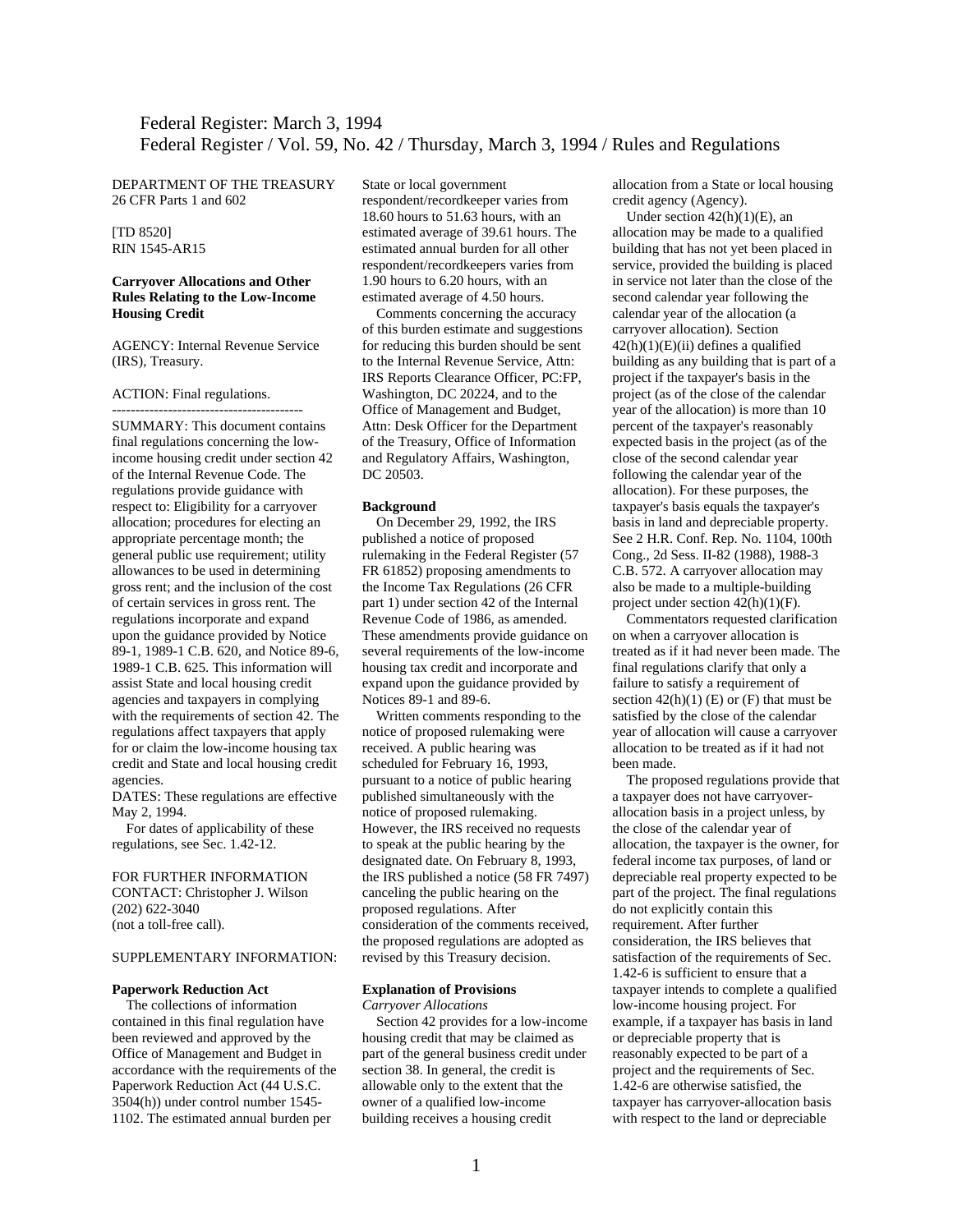property. This basis includes all items that are properly capitalizable with respect to the land or depreciable property. Thus, notwithstanding the rule in Notice 89-1 to the contrary, a nonrefundable downpayment for, or an amount paid to acquire an option to purchase, land or depreciable property may be included in carryover-allocation basis if properly capitalizable into the basis of land or depreciable property that is reasonably expected to be part of a project.

 Commentators objected to the exclusion of credit application fees from carryover-allocation basis and requested that the final regulations permit these fees to be included in carryoverallocation basis. On further consideration, it appears that an absolute prohibition against the inclusion of application fees (and compliance monitoring fees, which were also not included) in carryoverallocation basis is not warranted. Accordingly, the final regulations subject credit application and compliance monitoring fees to the same standards imposed upon other fees under the regulations. For example, if a fee is properly capitalizable as part of the taxpayer's basis in land or depreciable property that is reasonably expected to be part of a project, the fee is included in carryover-allocation basis.

#### *Verification of Basis*

 The proposed regulations provide verification requirements and procedures that an Agency must follow to ensure that the minimum basis requirement that is required to be met by the close of the year of allocation is, in fact, met. A commentator suggested that the basis verification requirements are too burdensome to Agencies and that Agencies lack the expertise to verify the costs includible in basis. The IRS does not expect Agencies to audit projects or make legal determinations. Rather, the proposed regulations provide that an Agency may verify the basis requirement by requiring the taxpayer to obtain a certification from an attorney or certified public accountant that the taxpayer has incurred the minimum required basis by the close of the calendar year of allocation. Accordingly, the final regulations adopt the basis verification requirement of the proposed regulations.

# *Requirements for Making Carryover Allocations*

 The proposed regulations provide guidance on the information needed for carryover allocation documents. A commentator suggested that the final regulations clarify whether a newly constructed building that receives an allocation of credit in different calendar years must have a separate Form 8609 for each allocation and, if so, whether the same building identification number (B.I.N.) should be used.

 The final regulations clarify that, in this and similar situations, a separate Form 8609 is necessary for both allocations and that the B.I.N. assigned to the building for the first allocation also is used for the subsequent allocation.

#### *Use by the General Public*

 The legislative history of section 42 provides that residential rental units must be for use by the general public. Residential rental units are not for use by the general public, for example, if the units are provided only for members of a social organization or provided by an employer for its employees. The proposed regulations provide an exception for an employer-provided resident manager unit that is a facility reasonably required by a project.

 Commentators suggested that the exception for a resident manager unit be expanded to include a unit occupied by a full-time maintenance person. After further review, IRS the Service and the Treasury have concluded that the reference to a resident manager unit in the proposed regulations was inappropriate because the general public use requirement only applies to residential rental units. A unit that is occupied by a full-time resident manager or a full-time maintenance person is not a residential rental unit but is a facility reasonably required by a project. See Rev. Rul. 92-61, 1992-2 C.B. 7. Accordingly, the final regulations remove the reference to a resident manager unit.

#### *Utility Allowances*

 A commentator suggested that the final regulations provide that in areas where there is a utility allowance increase without a corresponding increase in area median gross income, an owner may adjust the rent upwards so that rent receipts do not decrease below the minimum rent floor of section  $42(g)(2)(A)$ . Because a change of this nature requires an amendment to the statute, the final regulations do not adopt this suggestion.

#### *Special Analyses*

 It has been determined that this Treasury decision is not a significant regulatory action as defined in Executive Order 12866. It has also been determined that section 553(b) of the Administrative Procedure Act (5 U.S.C. chapter 5) and the Regulatory Flexibility Act (5 U.S.C. chapter 6) do not apply to these regulations, and, therefore, a Regulatory Flexibility Analysis is not required. Pursuant to section 7805(f) of the Internal Revenue Code, the notice of the proposed rulemaking for the regulations was submitted to the Chief Counsel for Advocacy of the Small Business Administration for comment on their impact on small business.

#### *Drafting Information*

 The principal author of these regulations is Christopher J. Wilson, Office of the Assistant Chief Counsel (Passthroughs and Special Industries), Internal Revenue Service. However, other personnel from the IRS and the Treasury Department participated in their development.

# **List of Subjects**

*26 CFR Part 1* 

 Income taxes, Reporting and recordkeeping requirements.

#### *26 CFR Part 602*

 Reporting and recordkeeping requirements.

# **Adoption of Amendments to the Regulations**

 Accordingly, 26 CFR parts 1 and 602 are amended as follows:

# PART 1--INCOME TAXES

 Paragraph 1. The authority citation for part 1 is amended by adding an entry in numerical order to read as follows:

 Authority: 26 U.S.C. 7805 \* \* \* Sections 1.42-6, 1.42-8, 1.42-9, 1.42- 10, 1.42-11, and 1.42-12 also issued under 26 U.S.C. 42(n); \* \* \*

 Par. 2. Section 1.42-6 is added, Sec. 1.42-7 is added and reserved, and Secs. 1.42-8 through 1.42-12 are added to read as follows: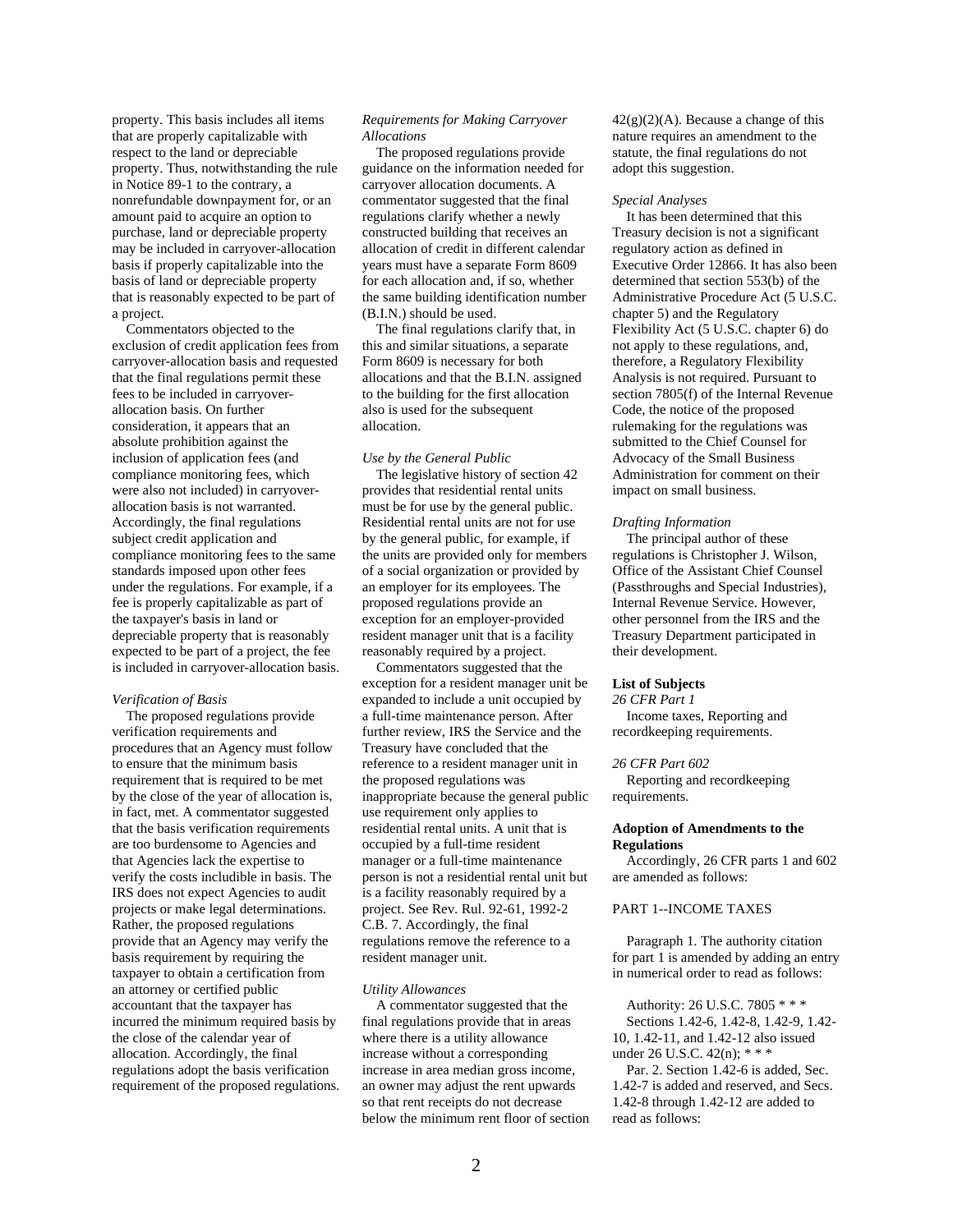Sec. 1.42-6 Buildings qualifying for carryover allocations.

 (a) *Carryover allocations*. A carryover allocation is an allocation that meets the requirements of section  $42(h)(1)$  (E) or (F). If the requirements of section  $42(h)(1)$  (E) or (F) that are required to be satisfied by the close of the calendar year are not satisfied, the allocation is treated as if it had not been made. For example, if the taxpayer's basis in the project as of the close of the calendar year of allocation is not more than 10 percent of the taxpayer's reasonably expected basis in the project as of the close of the second calendar year following the year of allocation, the carryover allocation is not valid and is treated as if it had not been made.

 (b) *Carryover-allocation basis*-*-*(1) In general. Subject to the limitations of paragraph (b)(2) of this section, a taxpayer's basis in a project for purposes of section  $42(h)(1)$  (E)(ii) or (F) (carryover-allocation basis) is the taxpayer's adjusted basis in land or depreciable property that is reasonably expected to be part of the project, whether or not these amounts are includible in eligible basis under section 42(d). Thus, for example, if the project is to include property that is not residential rental property, such as commercial space, the basis attributable to the commercial space, although not includible in eligible basis, is includible in carryover-allocation basis. The adjusted basis of land and depreciable property is determined under sections 1012 and 1016, and generally includes the direct and indirect costs of acquiring, constructing, and rehabilitating the property. Costs otherwise includible in carryoverallocation basis are not excluded by reason of having been incurred prior to the calendar year in which the carryover allocation is made.

 (2) *Limitations--*For purposes of determining carryover-allocation basis under paragraph (b)(1) of this section, the following limitations apply.

 (i) *Taxpayer must have basis in land or depreciable property related to the project*. A taxpayer has carryoverallocation basis to the extent that it has basis in land or depreciable property and the land or depreciable property is reasonably expected to be part of the project for which the carryover allocation is made. This basis includes

all items that are properly capitalizable with respect to the land or depreciable property. For example, a nonrefundable downpayment for, or an amount paid to acquire an option to purchase, land or depreciable property may be included in carryover-allocation basis if properly capitalizable into the basis of land or depreciable property that is reasonably expected to be part of a project.

 (ii) *High cost areas*. Any increase in eligible basis that may result under section  $42(d)(5)(C)$  from a building's location in a qualified census tract or difficult development area is not taken into account in determining carryoverallocation basis or reasonably expected basis.

 (iii) *Amounts not treated as paid or incurred*. An amount is not includible in carryover-allocation basis unless it is treated as paid or incurred under the method of accounting used by the taxpayer. For example, a cash method taxpayer cannot include construction costs in carryover-allocation basis unless the costs have been paid, and an accrual method taxpayer cannot include construction costs in carryoverallocation basis unless they have been properly accrued. See paragraph  $(b)(2)(iv)$  of this section for a special rule for fees.

 (iv) *Fees.* A fee is includible in carryover-allocation basis only to the extent the requirements of paragraph  $(b)(2)(iii)$  of this section are met and--

 (A) The fee is reasonable; (B) The taxpayer is legally obligated

to pay the fee;

 (C) The fee is capitalizable as part of the taxpayer's basis in land or depreciable property that is reasonably expected to be part of the project;

 (D) The fee is not paid (or to be paid) by the taxpayer to itself; and

 (E) If the fee is paid (or to be paid) by the taxpayer to a related person, and the taxpayer uses the cash method of accounting, the taxpayer could properly accrue the fee under the accrual method of accounting (considering, for example, the rules of section 461(h)). A person is a related person if the person bears a relationship to the taxpayer specified in sections 267(b) or 707(b)(1), or if the person and the taxpayer are engaged in trades or businesses under common control (within the meaning of subsections (a) and (b) of section 52).

 (3) *Reasonably expected basis.* Rules similar to the rules of paragraphs (a) and (b) of this section apply in determining the taxpayer's reasonably expected basis in a project (land and depreciable basis) as of the close of the second calendar year following the calendar year of the allocation.

 (4) *Examples.* The following examples illustrate the rules of paragraphs (a) and (b) of this section.

 Example 1. (i) *Facts*. C, an accrualmethod taxpayer, receives a carryover allocation from Agency, the state housing credit agency, in September of 1993. As of that date, C has not begun construction of the low-income housing building C plans to build. However, C has owned the land on which C plans to build the building since 1985. C's basis in the land is \$100,000. C reasonably expects that by the end of 1995, C's basis in the project of which the building is to be a part will be \$2,000,000. C also expects that because the project is located in a qualified census tract, C will be able to increase its basis in the project to \$2,600,000. Before the close of 1993, C incurs \$150,000 of costs for architects' fees and site preparation. C properly accrues these costs under its method of accounting and capitalizes the costs.

 (ii) *Determination of carryoverallocation basis*. C's \$100,000 basis in the land is includible in carryoverallocation basis even though C has owned the land since 1985. The \$150,000 of costs C has incurred for architects' fees and site preparation are also includible in carryover-allocation basis. The expected increase in basis due to the project's location in a qualified census tract is not taken into account in determining C's carryoverallocation basis. Accordingly, C's carryover-allocation basis in the project of which the building is a part is \$250,000.

 (iii) *Determination of whether building is qualified.* C's reasonably expected basis in the project at the close of the second calendar year following the calendar year of allocation is \$2,000,000. The expected increase in eligible basis due to the project's location in a qualified census tract is not taken into account in determining this amount. Because C's carryoverallocation basis is more than 10 percent of C's reasonably expected basis in the project of which the building is a part, the building for which C received the carryover allocation is a qualified building for purposes of section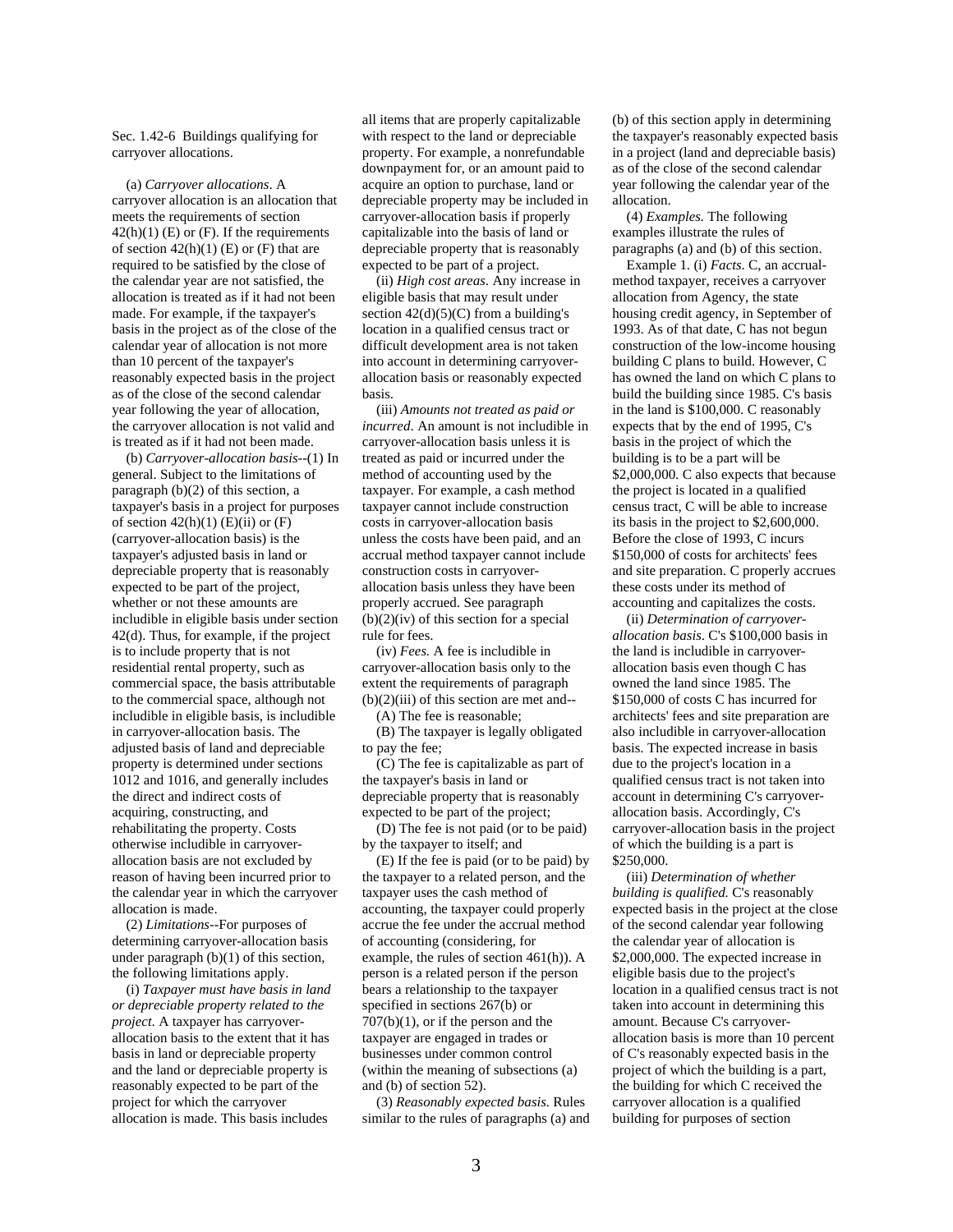$42(h)(1)(E)(ii)$  and paragraph (a) of this section.

 Example 2. (i) *Facts.* D, an accrualmethod taxpayer, receives a carryover allocation from Agency, the state housing credit agency, on September 11, 1993. As of that date, D has not begun construction of the low-income housing building D plans to build and D does not have basis in the land on which D plans to build the building. In 1993, D incurs some costs related to the planned building, including architects' fees. However, at the close of 1993, these costs do not exceed 10 percent of D's reasonably expected basis in the project.

 (ii) *Determination of whether building is qualified.* Because D's carryover-allocation basis is not more than 10 percent of D's reasonably expected basis in the project of which the building is a part, the building for which D received a carryover allocation is not a qualified building for purposes of section  $42(h)(1)(E)(ii)$  and paragraph (a) of this section. The carryover allocation to D is not valid, and is treated as if it had not been made.

 (c) *Verification of basis by Agency-- (1) Verification requirement.* An Agency that makes a carryover allocation to a taxpayer must verify that, as of the close of the calendar year of allocation, the taxpayer has incurred more than 10 percent of the reasonably expected basis in the project (land and depreciable basis).

 (2) *Manner of verification*. An Agency may verify that a taxpayer has incurred more than 10 percent of its reasonably expected basis in a project by obtaining a certification from the taxpayer, in writing and under penalty of perjury, that the taxpayer has incurred by the close of the calendar year of the allocation more than 10 percent of the reasonably expected basis in the project. The certification must be accompanied by supporting documentation that the Agency must review. supporting documentation may include, for example, copies of checks or other records of payments. Alternatively, an Agency may verify that the taxpayer has incurred adequate basis by requiring that the taxpayer obtain from an attorney or certified public accountant a written certification to the Agency, that the attorney or accountant has examined all eligible costs incurred with respect to the project and that, based upon this examination, it is the attorney's or accountant's belief that the taxpayer has incurred more than 10 percent of its reasonably expected basis in the project by the close of the calendar year of the allocation.

 (3) *Time of verification*. An Agency may require that the basis certification be submitted to or received by the Agency prior to the close of the calendar year of allocation or within a reasonable time after the close of the calendar year of allocation. The Agency will need to verify basis in order to accurately complete the Form 8610, Annual Low-Income Housing Credit Agencies Report, for the calendar year. If certification is not timely made, or supporting documentation is lacking, inadequate, or does not actually support the certification, the Agency should notify the taxpayer and try to get adequate documentation. If the Agency cannot verify before the Form 8610 is filed that the taxpayer has satisfied the basis requirement for a carryover allocation, the allocation is treated as if it had not been made and the carryover allocation document should not be filed with the Form 8610.

 (d) *Requirements for making carryover allocations--(*1) In general. Generally, an allocation is made when an Agency issues the Form 8609, Low-Income Housing Credit Allocation Certification, for a building. See Sec.  $1.42-1T(d)(8)(ii)$ . An Agency does not issue the Form 8609 for a building until the building is placed in service. However, in cases where allocations of credit are made pursuant to section  $42(h)(1)(E)$  (relating to carryover allocations for buildings) or section  $42(h)(1)(F)$  (relating to carryover allocations for multiple-building projects), Form 8609 is not used as the allocating document because the buildings are not yet in service. When an allocation is made pursuant to section  $42(h)(1)$  (E) or (F), the allocating document is the document meeting the requirements of paragraph  $(d)(2)$  of this section. In addition, when an allocation is made pursuant to section  $42(h)(1)(F)$ , the requirements of paragraph (d)(3) of this section must be met for the allocation to be valid. An allocation pursuant to section  $42(h)(1)$ (E) or (F) reduces the state housing credit ceiling for the year in which the allocation is made, whether or not the Form 8609 is also issued in that year.

 (2) *Requirements for allocation.* An allocation pursuant to section  $42(h)(1)$ 

(E) or (F) is made when an allocation document containing the following information is completed, signed, and dated by an authorized official of the Agency-- (i) The address of each building in the project, or if none exists, a specific description of the location of each building;

 (ii) The name, address, and taxpayer identification number of the taxpayer receiving the allocation;

 (iii) The name and address of the Agency;

 (iv) The taxpayer identification number of the Agency;

(v) The date of the allocation;

 (vi) The housing credit dollar amount allocated to the building or project, as applicable;

 (vii) The taxpayer's reasonably expected basis in the project (land and depreciable basis) as of the close of the second calendar year following the calendar year in which the allocation is made;

 (viii) The taxpayer's basis in the project (land and depreciable basis) as of the close of the calendar year in which the allocation is made and the percentage that basis bears to the reasonably expected basis in the project (land and depreciable basis) as of the close of the second following calendar year;

 (ix) The date that each building in the project is expected to be placed in service; and

 (x) The Building Identification Number (B.I.N.) to be assigned to each building in the project. The B.I.N. must reflect the year an allocation is first made to the building, regardless of the year that the building is placed in service. This B.I.N. must be used for all allocations of credit for the building. For example, rehabilitation expenditures treated as a separate new building under section 42(e) should not have a separate B.I.N. if the building to which the rehabilitation expenditures are made has a B.I.N. In this case, the B.I.N. used for the rehabilitation expenditures shall be the B.I.N. previously assigned to the building, although the rehabilitation expenditures must have a separate Form 8609 for the allocation. Similarly, a newly constructed building that receives an allocation of credit in different calendar years must have a separate Form 8609 for each allocation. The B.I.N. assigned to the building for the first allocation must be used for the subsequent allocation.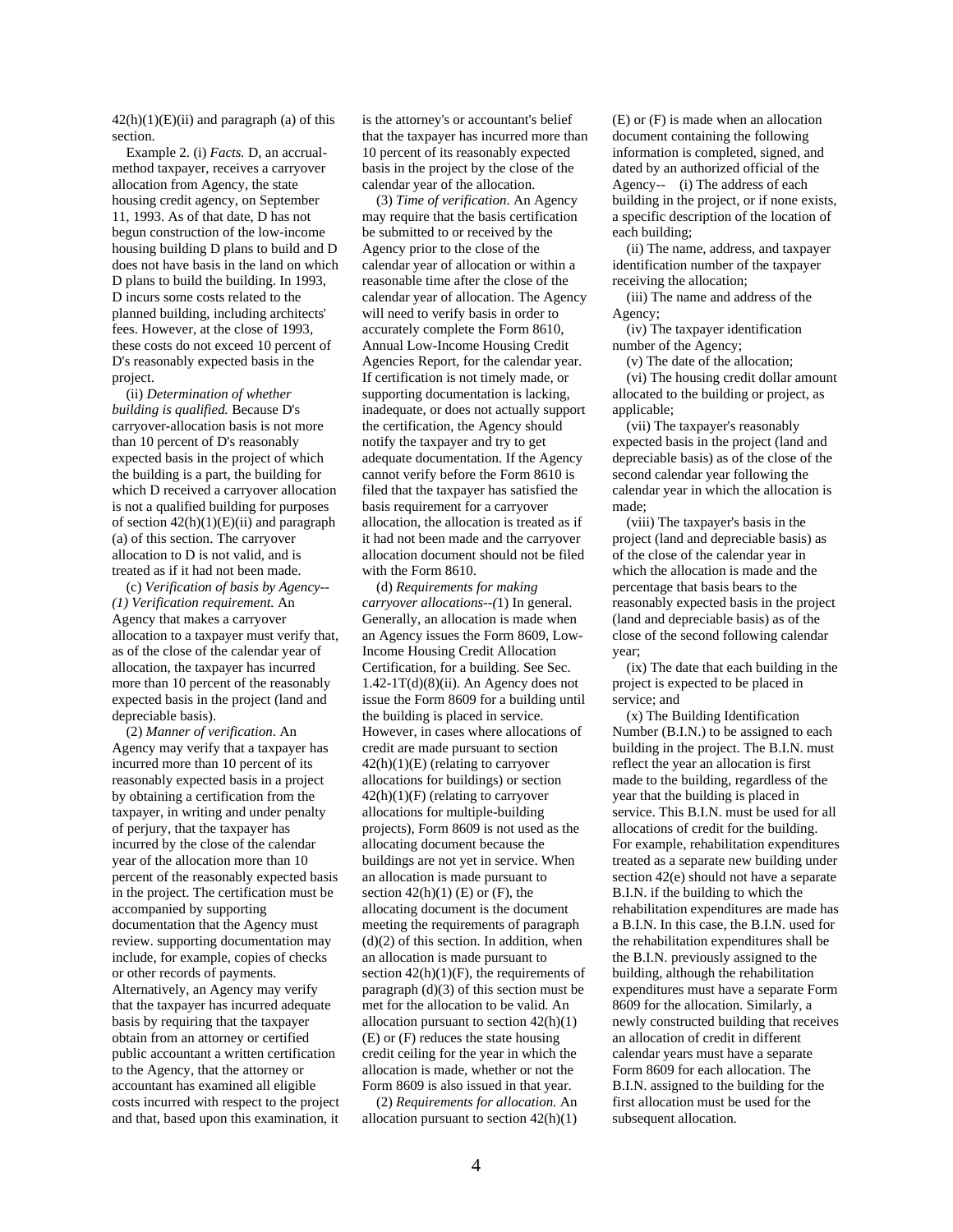(3) *Special rules for project-based allocations--(i) In general*. An allocation pursuant to section  $42(h)(1)(F)$  (a project-based allocation) must meet the requirements of this section as well as the requirements of section  $42(h)(1)(F)$ , including the minimum basis requirement of section  $42(h)(1)(E)(ii)$ .

 (ii) *Requirement of section*  $42(h)(1)(F)(i)(III)$ . An allocation satisfies the requirement of section  $42(h)(1)(F)(i)(III)$  if the Form 8609 that is issued for each building that is placed in service in the project states the portion of the project-based allocation that is applied to that building.

 (4) *Recordkeeping requirements--(i) Taxpayer.* When an allocation is made pursuant to section  $42(h)(1)$  (E) or (F), the taxpayer must retain a copy of the allocation document and file an additional copy with the Form 8609 that is issued to the taxpayer for a building after the building is placed in service. The taxpayer need only file a copy of the allocation document with the Form 8609 for the building for the first year the credit is claimed. However, the Form 8609 must be filed for the first taxable year in which the credit is claimed and for each taxable year thereafter throughout the compliance period, whether or not a credit is claimed for the taxable year.

 (ii) *Agency.* The Agency must retain a copy of the allocation document and file the original with the Agency's Form 8610 that accounts for the year the allocation is made. The Agency must also retain a copy of the Form 8609 that is issued to the taxpayer and file the original with the Agency's Form 8610 that reflects the year the form is issued.

 (5) *Separate procedure for election of appropriate percentage month.* If a taxpayer receives an allocation under section  $42(h)(1)$  (E) or (F) and wishes to elect under section  $42(b)(2)(A)(ii)$  to use the appropriate percentage for a month other than the month in which a building is placed in service, the requirements specified in Sec. 1.42-8 must be met for the election to be effective.

 (e) *Special rules*. The following rules apply for purposes of this section.

 (1) *Treatment of partnerships and other flow-through entities.* With respect to taxpayers that own projects through partnerships or other flowthrough entities (e.g., S corporations, estates, or trusts), carryover-allocation basis is determined at the entity level using the rules provided by this section. In addition, the entity is responsible for providing to the Agency the certification and documentation required under the basis verification requirement in paragraph (c) of this section.

 (2) *Transferees.* If land or depreciable property that is expected to be part of a project is transferred after a carryover allocation has been made for a building that is reasonably expected to be part of the project, but before the close of the calendar year of the allocation, the transferee's carryover-allocation basis is determined under the principles of this section and section 42(d)(7). See also Rev. Rul. 91-38, 1991-2 C.B. 3 (see Sec. 601.601(d)(2)(ii)(b) of this chapter). In addition, the transferee is treated as the taxpayer for purposes of the basis verification requirement of this section, and therefore, is responsible for providing to the Agency the required certifications and documentation.

Sec. 1.42-7 Substantially bondfinanced buildings. [Reserved]

Sec. 1.42-8 Election of appropriate percentage month.

 (a) Election under section  $42(b)(2)(A)(ii)(I)$  to use the appropriate percentage for the month of a binding agreement--(1) *In general*. For purposes of section  $42(b)(2)(A)(ii)(I)$ , an agreement between a taxpayer and an Agency as to the housing credit dollar amount to be allocated to a building is considered binding if it--

(i) Is in writing;

 (ii) Is binding under state law on the Agency, the taxpayer, and all successors in interest;

 (iii) Specifies the type(s) of building(s) to which the housing credit dollar amount applies (i.e., a newly constructed or existing building, or substantial rehabilitation treated as a separate new building under section 42(e));

 (iv) Specifies the housing credit dollar amount to be allocated to the building(s); and (v) Is dated and signed by the taxpayer and the Agency during the month in which the requirements of paragraphs  $(a)(1)$  (i) through (iv) of this section are met.

 (2) *Effect on state housing credit ceiling.* Generally, a binding agreement described in paragraph (a)(1) of this section is an agreement by the Agency

to allocate credit to the taxpayer at a future date. The binding agreement may include a reservation of credit or a binding commitment (under section  $42(h)(1)(C)$  to allocate credit in a future taxable year. A reservation or a binding commitment to allocate credit in a future year has no effect on the state housing credit ceiling until the year the Agency actually makes an allocation. However, if the binding agreement is also a carryover allocation under section  $42(h)(1)$  (E) or (F), the state housing credit ceiling is reduced by the amount allocated by the Agency to the taxpayer in the year the carryover allocation is made. For a binding agreement to be a valid carryover allocation, the requirements of paragraph  $(a)(1)$  of this section and Sec. 1.42-6 must be met.

 (3) *Time and manner of making election.* An election under section  $42(b)(2)(A)(ii)(I)$  may be made either as part of the binding agreement under paragraph (a)(1) of this section to allocate a specific housing credit dollar amount or in a separate document that references the binding agreement. In either case, the election must--

(i) Be in writing;

(ii) Reference section

 $42(b)(2)(A)(ii)(I);$ 

(iii) Be signed by the taxpayer;

 (iv) If it is in a separate document, reference the binding agreement that meets the requirements of paragraph (a)(1) of this section; and

 (v) Be notarized by the 5th day following the end of the month in which the binding agreement was made.

 (4) *Multiple agreements--(i) Rescinded agreements.* A taxpayer may not make an election under section  $42(b)(2)(A)(ii)(I)$  for a building if an election has previously been made for the building for a different month. For example, assume a taxpayer entered into a binding agreement for allocation of a specific housing credit dollar amount to a building and made the election under section  $42(b)(2)(A)(ii)(I)$  to apply the appropriate percentage for the month of the binding agreement. If the binding agreement subsequently is rescinded under state law, and the taxpayer enters into a new binding agreement for allocation of a specific housing credit dollar amount to the building, the taxpayer must apply to the building the appropriate percentage for the elected month of the rescinded binding agreement. However, if no prior election was made with respect to the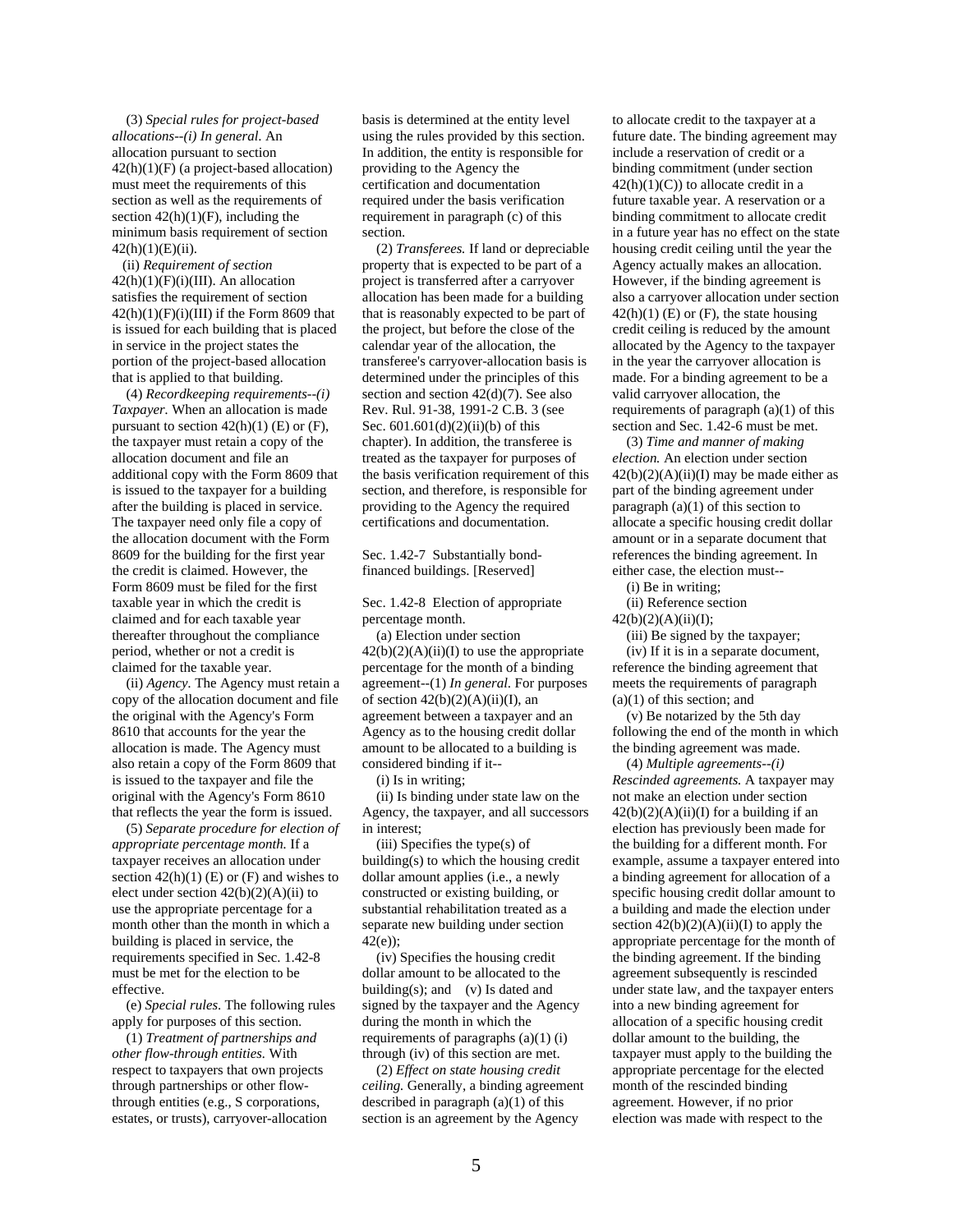rescinded binding agreement, the taxpayer may elect the appropriate percentage for the month of the new binding agreement.

 (ii) *Increases in credit*. The election under section  $42(b)(2)(A)(ii)(I)$ , once made, applies to any increase in the credit amount allocated for a building, whether the increase occurs in the same or in a subsequent year. However, in the case of a binding agreement (or carryover allocation that is treated as a binding agreement) to allocate a credit amount under section 42(e)(1) for substantial rehabilitation treated as a separate new building, a taxpayer may make the election under section  $42(b)(2)(A)(ii)(I)$  notwithstanding that a prior election under section  $42(b)(2)(A)(ii)(I)$  is in effect for a prior allocation of credit for a substantial rehabilitation that was previously placed in service under section 42(e).

 (5) *Amount allocated.* The housing credit dollar amount eventually allocated to a building may be more or less than the amount specified in the binding agreement. Depending on the Agency's determination pursuant to section  $42(m)(2)$  as to the financial feasibility of the building (or project), the Agency may allocate a greater housing credit dollar amount to the building (provided that the Agency has additional housing credit dollar amounts available to allocate for the calendar year of the allocation) or the Agency may allocate a lesser housing credit dollar amount. Under section  $42(h)(7)(D)$ , in allocating a housing credit dollar amount, the Agency must specify the applicable percentage and maximum qualified basis of the building. The applicable percentage may be less, but not greater than, the appropriate percentage for the month the building is placed in service, or the month elected by the taxpayer under section  $42(b)(2)(A)(ii)(I)$ . Whether the appropriate percentage is the appropriate percentage for the 70 percent present value credit or the 30 percent present value credit is determined under section 42(i)(2) when the building is placed in service.

 (6) *Procedures--(i) Taxpayer.* The taxpayer must give the original notarized election statement to the Agency before the close of the 5th calendar day following the end of the month in which the binding agreement is made. The taxpayer must retain a copy of the binding agreement and the

election statement and must file an additional copy of each with the taxpayer's Form 8609, Low-Income Housing Credit Allocation Certification, for the first taxable year in which credit is claimed for the building.

 (ii) *Agency.* The Agency must file with the Internal Revenue Service the original of the binding agreement and the election statement with the Agency's Form 8610, Annual Low-Income Housing Credit Agencies Report, that accounts for the year the allocation is actually made. The Agency must also retain a copy of the binding agreement and the election statement.

 (7) *Examples.* The following examples illustrate the provisions of this section. In each example, X is the taxpayer, Agency is the state housing credit agency, and the carryover allocations meet the requirements of Sec. 1.42-6 and are otherwise valid.

 *Example 1.* (i) In August 1993, X and Agency enter into an agreement that Agency will allocate \$100,000 of housing credit dollar amount for the low-income housing building X is constructing. The agreement is binding and meets all the requirements of paragraph  $(a)(1)$  of this section. The agreement is a reservation of credit, not an allocation, and therefore, has no effect on the state housing credit ceiling. On or before September 5, 1993, X signs and has notarized a written election statement that meets the requirements of paragraph (a)(3) of this section. The applicable percentage for the building is the appropriate percentage for the month of August 1993.

 (ii) Agency makes a carryover allocation of \$100,000 of housing credit dollar amount for the building on October 2, 1993. The carryover allocation reduces Agency's state housing credit ceiling for 1993. Due to unexpectedly high construction costs, when X places the building in service in July 1994, the product of the building's qualified basis and the applicable percentage for the building (the appropriate percentage for the month of August 1993) is \$150,000, rather than \$100,000. Notwithstanding that only \$100,000 of credit was allocated for the building in 1993, Agency may allocate an additional \$50,000 of housing credit dollar amount for the building from its state housing credit ceiling for 1994. The appropriate percentage for the month of August 1993 is the applicable

percentage for the building for the entire \$150,000 of credit allocated for the building, even though separate allocations were made in 1993 and 1994. Because allocations were made for the building in two separate calendar years, Agency must issue two Forms 8609 to X. One Form 8609 must reflect the \$100,000 allocation made in 1993, and the other Form 8609 must reflect the \$50,000 allocation made in 1994.

 (iii) X gives the original notarized statement to Agency on or before September 5, 1993, and retains a copy of the binding agreement, election statement, and carryover allocation document. X files a copy of the binding agreement, election statement, and carryover allocation document with X's Form 8609 for the first taxable year in which X claims credit for the building.

 (iv) Agency files the original of the binding agreement, election statement, and 1993 carryover allocation document with its 1993 Form 8610. Agency retains a copy of the binding agreement, election statement, and carryover allocation document. After the building is placed in service in 1994, Agency issues to X a copy of the Form 8609 reflecting the 1993 carryover allocation of \$100,000 and files the original of that form with its 1994 Form 8610. Agency also files the original of the 1994 Form 8609 reflecting the \$50,000 allocation with its 1994 Form 8610 and issues to X a copy of the 1994 Form 8609. Agency retains copies of the Forms 8609 that are issued to X.

 *Example 2.* (i) In September 1993, X and Agency enter into an agreement that Agency will allocate \$70,000 of housing credit dollar amount for rehabilitation expenditures that X is incurring and that X will treat as a new low-income housing building under section  $42(e)(1)$ . The agreement is binding and meets all the requirements of paragraph (a)(1) of this section. The agreement is a reservation of credit, not an allocation, and therefore, has no effect on Agency's state housing credit ceiling. On or before October 5, 1993, X signs and has notarized a written election statement that meets the requirements of paragraph (a)(3) of this section. The applicable percentage for the building is the appropriate percentage for the month of September 1993. Agency makes a carryover allocation of \$70,000 of housing credit dollar amount for the building on November 15, 1993. The carryover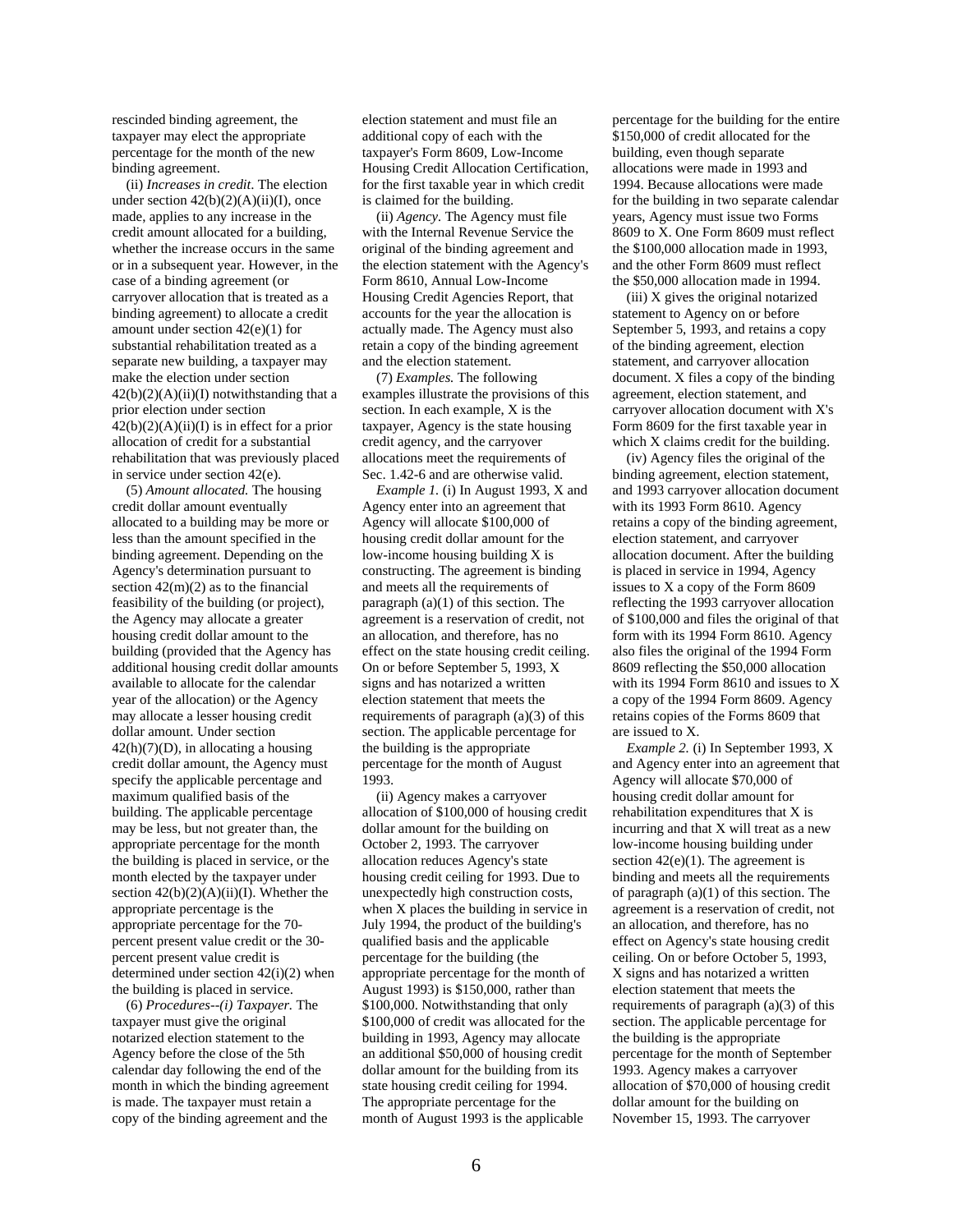allocation reduces by \$70,000 Agency's state housing credit ceiling for 1993.

 (ii) In October 1994, X and Agency enter into another binding agreement meeting the requirements of paragraph (a)(1) of this section. Under the agreement, Agency will allocate \$50,000 of housing credit dollar amount for additional rehabilitation expenditures by X that qualify as a second separate new building under section 42(e)(1). On or before November 5, 1994, X signs and has notarized a written election statement meeting the requirements of paragraph (a)(3) of this section. On December 1, 1994, X receives a carryover allocation under section 42(h)(1)(E) for \$50,000. The carryover allocation reduces by \$50,000 Agency's state housing credit ceiling for 1994. The applicable percentage for the rehabilitation expenditures treated as the second separate new building is the appropriate percentage for the month of October 1994, not September 1993. The appropriate percentage for the month of September 1993 still applies to the allocation of \$70,000 for the rehabilitation expenditures treated as the first separate new building. Because allocations were made for the building in two separate calendar years, Agency must issue two Forms 8609 to X. One Form 8609 must reflect the \$70,000 allocation made in 1993, and the other Form 8609 must reflect the \$50,000 allocation made in 1994.

 (iii) X gives the first original notarized statement to Agency on or before October 5, 1993, and retains a copy of the first binding agreement, election statement, and carryover allocation document issued in 1993. X gives the second original notarized statement to Agency on or before November 5, 1994, and retains a copy of the second binding agreement, election statement, and carryover allocation document issued in 1994. X files a copy of the binding agreements, election statements, and carryover allocation documents with X's Forms 8609 for the first taxable year in which X claims credit for the buildings. (iv) Agency retains a copy of the binding agreements, election statements, and carryover allocation documents. Agency files the original of the first binding agreement, election statement, and 1993 carryover allocation document with its 1993 Form 8610. Agency files the original of the second binding

agreement, election statement, and 1994 carryover allocation document with its 1994 Form 8610. After X notifies Agency of the date each building is placed in service, the Agency will issue copies of the respective Forms 8609 to X, and file the originals of those forms with the Agency's Form 8610 that reflects the year each form is issued. The Agency also retains copies of the Forms 8609.

 (b) Election under section  $42(b)(2)(A)(ii)(II)$  to use the appropriate percentage for the month tax-exempt bonds are issued*--(1) Time and manner of making election*. In the case of any building to which section 42(h)(4)(B) applies, an election under section  $42(b)(2)(A)(ii)(II)$  to use the appropriate percentage for the month tax-exempt bonds are issued must--

(i) Be in writing;

 (ii) Reference section 42(b)(2)(A)(ii)(II);

 (iii) Specify the percentage of the aggregate basis of the building and the land on which the building is located that is financed with the proceeds of obligations described in section  $42(h)(4)(A)$  (tax-exempt bonds);

 (iv) State the month in which the taxexempt bonds are issued;

 (v) State that the month in which the tax-exempt bonds are issued is the month elected for the appropriate percentage to be used for the building;

 (vi) Be signed by the taxpayer; and (vii) Be notarized by the 5th day following the end of the month in which the bonds are issued.

 (2) *Bonds issued in more than one month.* If a building described in section 42(h)(4)(B) (substantially bondfinanced building) is financed with taxexempt bonds issued in more than one month, the taxpayer may elect the appropriate percentage for any month in which the bonds are issued. Once the election is made, the appropriate percentage elected applies for the building even if all bonds are not issued in that month. The requirements of this paragraph (b), including the time limitation contained in paragraph  $(b)(1)(vii)$  of this section, must also be met.

 (3) *Limitations on appropriate percentage*. Under section 42(m)(2)(D), the credit allowable for a substantially bond- financed building is limited to the amount necessary to assure the project's feasibility. Accordingly, in making the determination under section 42(m)(2),

an Agency may use an applicable percentage that is less, but not greater than, the appropriate percentage for the month the building is placed in service, or the month elected by the taxpayer under section  $42(b)(2)(A)(ii)(II)$ .

 (4) *Procedures--(i) Taxpayer.* The taxpayer must provide the original notarized election statement to the Agency before the close of the 5th calendar day following the end of the month in which the bonds are issued. If an authority other than the Agency issues the tax-exempt bonds, the taxpayer must also give the Agency a signed statement from the issuing authority that certifies the information described in paragraphs (b)(1)(iii) and (iv) of this section. The taxpayer must file a copy of the election statement with the taxpayer's Form 8609 for the first taxable year in which credit is claimed for the building. The taxpayer must also retain a copy of the election statement.

 (ii) *Agency.* The Agency must file with the Internal Revenue Service the original of the election statement and the corresponding Form 8609 for the building with the Agency's Form 8610 that reflects the year the Form 8609 is issued. The Agency must also retain a copy of the election statement and the Form 8609.

# Sec. 1.42-9 For use by the general public.

 (a) *General rule.* If a residential rental unit in a building is not for use by the general public, the unit is not eligible for a section 42 credit. A residential rental unit is for use by the general public if the unit is rented in a manner consistent with housing policy governing non-discrimination, as evidenced by rules or regulations of the Department of Housing and Urban Development (HUD) (24 CFR subtitle A and chapters I through XX). See HUD Handbook 4350.3 (or its successor). A copy of HUD Handbook 4350.3 may be requested by writing to: HUD, Directives Distribution Section, room B-100, 451 7th Street, SW., Washington, DC 20410.

 (b) *Limitations*. Notwithstanding paragraph (a) of this section, if a residential rental unit is provided only for a member of a social organization or provided by an employer for its employees, the unit is not for use by the general public and is not eligible for credit under section 42. In addition, any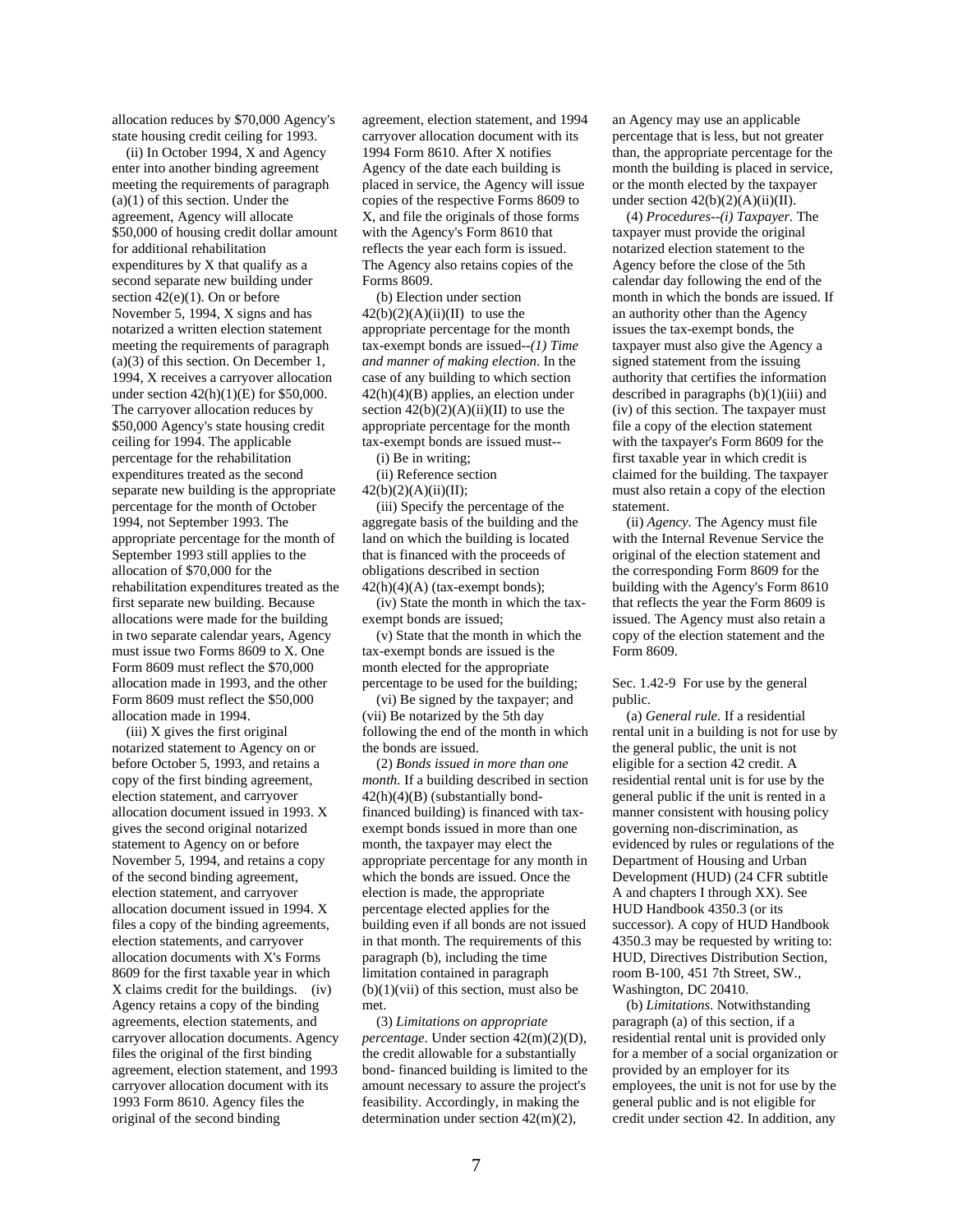residential rental unit that is part of a hospital, nursing home, sanitarium, lifecare facility, trailer park, or intermediate care facility for the mentally and physically handicapped is not for use by the general public and is not eligible for credit under section 42.

 (c) *Treatment of units not for use by the general public*. The costs attributable to a residential rental unit that is not for use by the general public are not excludable from eligible basis by reason of the unit's ineligibility for the credit under this section. However, in calculating the applicable fraction, the unit is treated as a residential rental unit that is not a low-income unit.

#### Sec. 1.42-10 Utility allowances.

 (a) *Inclusion of utility allowances in gross rent*. If the cost of any utilities (other than telephone) for a residential rental unit are paid directly by the tenant(s), the gross rent for that unit includes the applicable utility allowance determined under this section. This section only applies for purposes of determining gross rent under section  $42(g)(2)(B)(ii)$  as to rent-restricted units.

 (b) *Applicable utility allowances--(*1) FmHA-assisted buildings. If a building receives assistance from the Farmers Home Administration (FmHA-assisted building), the applicable utility allowance for all rent-restricted units in the building is the utility allowance determined under the method prescribed by the Farmers Home Administration (FmHA) for the building. For example, if a building receives assistance under FmHA's section 515 program (whether or not the building or its tenants also receive other state or federal assistance), the applicable utility allowance for all rent-restricted units in the building is determined using Exhibit A-6 of 7 CFR part 1944, subpart E (or a successor method of determining utility allowances).

 (2) *Buildings with FmHA assisted tenants*. If any tenant in a building receives FmHA rental assistance payments (FmHA tenant assistance), the applicable utility allowance for all rentrestricted units in the building (including any units occupied by tenants receiving HUD rental assistance payments) is the applicable FmHA utility allowance.

 (3) *HUD-regulated buildings*. If neither a building nor any tenant in the building receives FmHA housing

assistance, and the rents and utility allowances of the building are reviewed by HUD on an annual basis (HUDregulated building), the applicable utility allowance for all rent-restricted units in the building is the applicable HUD utility allowance.

 (4) *Other buildings.* If a building is neither an FmHA-assisted nor a HUDregulated building, and no tenant in the building receives FmHA tenant assistance, the applicable utility allowance for rent-restricted units in the building is determined under the following methods.

 (i) *Tenants receiving HUD rental assistance.* The applicable utility allowance for any rent-restricted units occupied by tenants receiving HUD rental assistance payments (HUD tenant assistance) is the applicable Public Housing Authority (PHA) utility allowance established for the Section 8 Existing Housing Program.

 (ii) *Other tenants--(*A) General rule. If none of the rules of paragraphs  $(b)(1)$ ,  $(2)$ ,  $(3)$ , and  $(4)(i)$  of this section apply to any rent-restricted units in a building, the appropriate utility allowance for the units is the applicable PHA utility allowance. However, if a local utility company estimate is obtained for any unit in the building in accordance with paragraph  $(b)(4)(ii)(B)$  of this section, that estimate becomes the appropriate utility allowance for all rent-restricted units of similar size and construction in the building. This local utility company estimate procedure is not available for and does not apply to units to which the rules of paragraphs  $(b)$   $(1)$ ,  $(2)$ ,  $(3)$ , or (4)(i) of this section apply.

 (B) *Utility company estimate.* Any interested party (including a lowincome tenant, a building owner, or an Agency) may obtain a local utility company estimate for a unit. The estimate is obtained when the interested party receives, in writing, information from a local utility company providing the estimated cost of that utility for a unit of similar size and construction for the geographic area in which the building containing the unit is located. The local utility company estimate may be obtained by an interested party at any time during the building's extended use period (see section  $42(h)(6)(D)$ ) or, if the building does not have an extended use period, during the building's compliance period (see section 42(i)(1)). Unless the parties agree otherwise, costs incurred in obtaining

the estimate are borne by the initiating party. The interested party that obtains the local utility company estimate (the initiating party) must retain the original of the utility company estimate and must furnish a copy of the local utility company estimate to the owner of the building (where the initiating party is not the owner), and the Agency that allocated credit to the building (where the initiating party is not the Agency). The owner of the building must make available copies of the utility company estimate to the tenants in the building.

 (c) *Changes in applicable utility allowance.* If at any time during the building's extended use period (or, if the building does not have an extended use period, the building's compliance period), the applicable utility allowance for a unit changes, the new utility allowance must be used to compute gross rents of rent-restricted units due 90 days after the change. For example, if rent must be lowered because a local utility company estimate is obtained that shows a higher utility cost than the otherwise applicable PHA utility allowance, the lower rent must be in effect for rent due more than 90 days after the date of the local utility company estimate.

Sec. 1.42-11 Provision of services.

 (a) *General rule*. The furnishing to tenants of services other than housing (whether or not the services are significant) does not prevent the units occupied by the tenants from qualifying as residential rental property eligible for credit under section 42. However, any charges to low-income tenants for services that are not optional generally must be included in gross rent for purposes of section 42(g).

 (b) *Services that are optional--(1) General rule.* A service is optional if payment for the service is not required as a condition of occupancy. For example, for a qualified low-income building with a common dining facility, the cost of meals is not included in gross rent for purposes of section  $42(g)(2)(A)$  if payment for the meals in the facility is not required as a condition of occupancy and a practical alternative exists for tenants to obtain meals other than from the dining facility.

 (2) *Continual or frequent services.* If continual or frequent nursing, medical, or psychiatric services are provided, it is presumed that the services are not optional and the building is ineligible